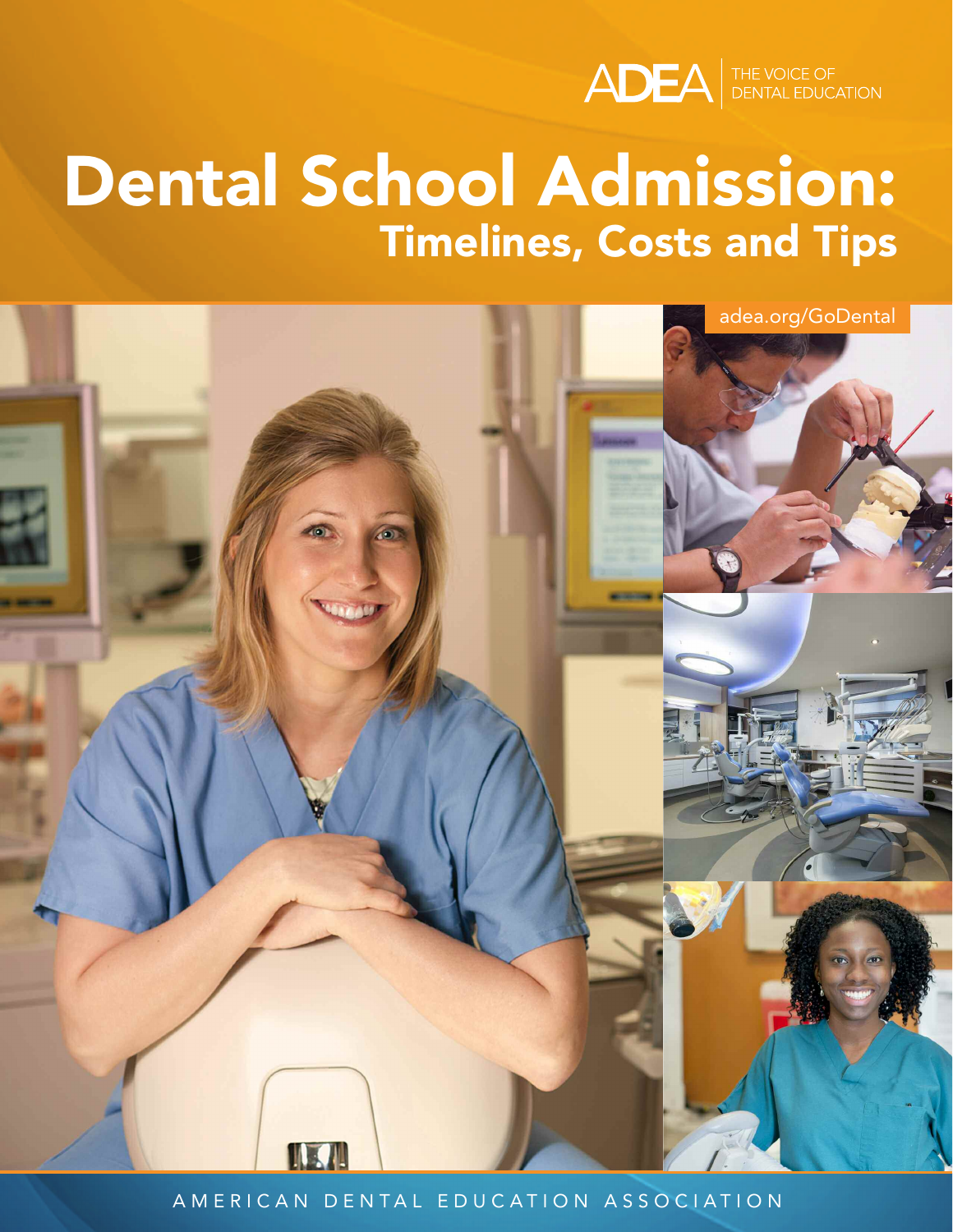#### **Making the decision to go to dental school is both exciting and intense—**

**and definitely a wise move on your part. Have you heard?** *U.S. News and World Report* **ranked dentist** as #1 on its "100 Best Jobs" list of 2015, and the U.S. Bureau of Labor Statistics expects 23,300 new **dentist jobs through the year 2022! Congratulations on choosing to pursue both a rewarding and challenging career. Your next step is to prepare for and successfully apply to dental school.**

**Where do you START?**

**Which COURSES do you need to take?**

**How do the APPLICATION AND TESTING processes work?**

**The following guide, developed by the American Dental Education Association (ADEA), will answer all of these questions, and more, to help prepare you for the dental school application process.**

**WANT MORE INFORMATION? Check out our website at adea.org/GoDental.**



# **Let's Start With a General Timeline for an Undergraduate Student.**

**Keep in mind that this timeline should be used as a guideline and not as a concrete checklist. Talk with a health professions advisor about your needs, so he or she can help you develop a timeline more tailored to you.**

#### **FRESHMAN YEAR**

- Meet with a health professions advisor.
- Enroll in either biology or chemistry courses, as recommended by your advisor.
- Join a predental or prehealth professions club at your school. This is a great opportunity to meet other like-minded students, network, become involved in community service and form study groups for your courses. Meeting junior and senior predental students also gives you a great opportunity to learn about the dental school application process firsthand.
- Learn more about careers in the dental profession. Speak with your own dentist and learn about the advantages and challenges of the profession. Based on what you learn, consider why a career in dentistry appeals to you.
- Start exploring scholarship and fellowship opportunities so you can begin budgeting now for your continuing education.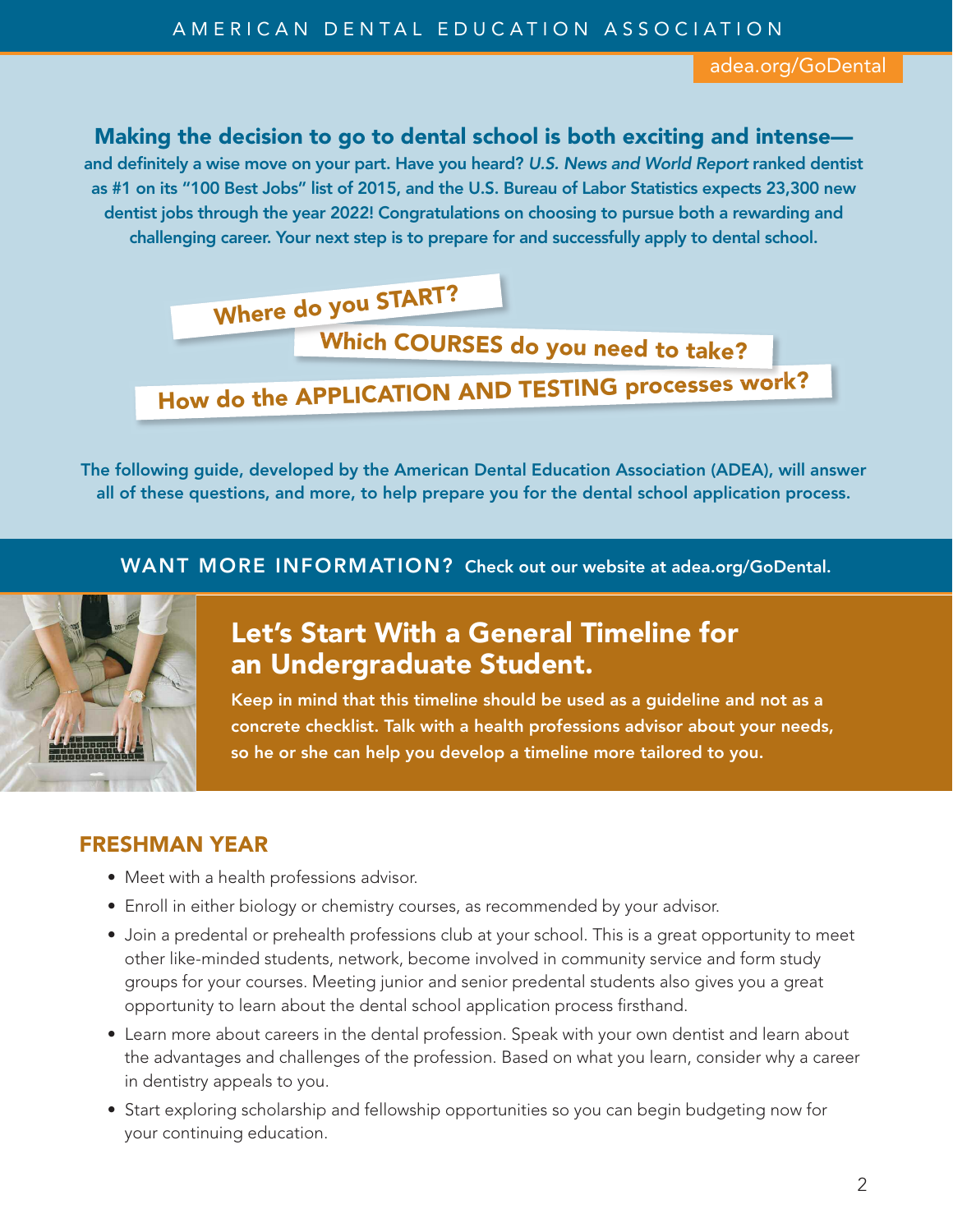#### **FRESHMAN YEAR—SUMMER**

- Participate in a summer academic enrichment program like the Summer Medical and Dental Education Program (SMDEP). SMDEP is a free six-week summer medical and dental school preparatory program that offers eligible students intensive and personalized medical and dental school enrichment and career experiences. Housing and meals are provided. Visit smdep.org for more information.
- Not able to participate in SMDEP? That's okay. Check out other summer enrichment opportunities, or work or volunteer in the health care environment within your community. Ideally, work in a dental office or clinic. Learn as much as you can about what dental professionals do and the issues impacting the profession. Also, ask your dentist or oral surgeon to share his or her philosophy of providing dental care.

#### **SOPHOMORE YEAR**

- Start thinking about selecting a major. Remember, you do not have to be a science major to attend dental school, but you do need to complete specific science courses.
- Work with your advisor to identify special opportunities for the upcoming summer. If you qualify and were unable to attend the previous summer, consider applying to SMDEP or other preparatory programs. Many universities and dental schools offer summer workshops to enhance study skills, expose undergraduates to the profession and prepare for the Dental Admission Test (DAT). Be sure to check application deadlines for these programs.
- Become actively involved in your predental club. Sign up for committee work, help organize events and participate in activities.
- Start putting together a financial plan for applying to dental school. Take into consideration fees for the DAT, the ADEA Associated American Dental Schools Application Service (ADEA AADSAS®), supplemental application fees to the dental schools, plus the cost of participating in on-site interviews.



## **Which PrerequisiTe courses should i TaKe?**

Traditionally, dental schools have selected candidates for admission who included the following coursework in their undergraduate curriculum:

- **✔** Two semesters (three quarters) of biology with lab
- **✔** Two semesters (three quarters) of general chemistry with lab
- **✔** Two semesters (three quarters) of organic chemistry with lab
- **✔** Two semesters (three quarters) of physics with lab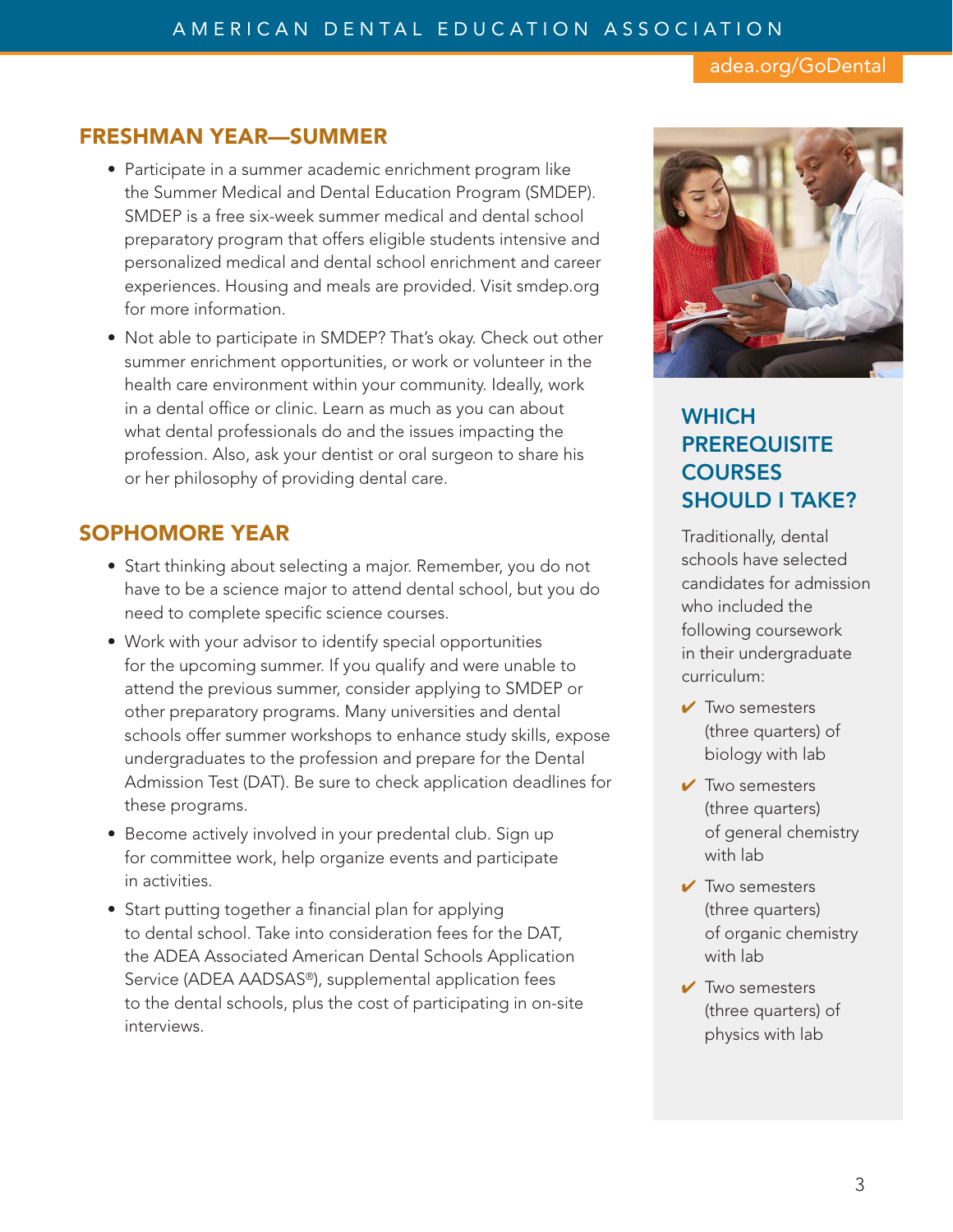## **How Much Does It Cost to Apply to Dental School?**

**DON'T FORGET THAT APPLYING TO DENTAL SCHOOL ISN'T FREE.**

We've outlined the costs to apply to help you budget accordingly.

**DAT Fees:** The DAT fee is \$415 and includes the exam and the sending of your score report to dental schools listed during registration.

**ADEA AADSAS® Application Fees:** The ADEA AADSAS application fee for your first dental school is \$245. Each additional school you apply to is \$93. ADEA AADSAS offers application fee assistance to those who demonstrate extreme financial need.

**Dental School Supplemental Fees:** Most dental schools require applicants to pay a supplemental application fee. Fees range from as little as \$35 to as much as \$100 and can change from year to year. Check with specific schools to determine their application fees.

**Interviews:** Keep in mind that if you secure an interview with a dental school, you may have to travel and stay in a hotel near the school. Consider the cost of travel, hotel and food while you are interviewing. You may also have to purchase an outfit for the interview if you do not already have one, so be sure to factor in that cost as well.

**Deposit:** When you are accepted to a dental school and decide to attend, you will have to give the school a deposit to hold your spot in the first-year class. This deposit is often applied to your first-year tuition and is usually nonrefundable, even if you decide last minute not to attend the school. These deposits tend to range from \$500 to \$2,000.

#### **JUNIOR YEAR**

- Complete biology and chemistry courses in preparation for taking the DAT in late spring of your junior year.
- Review the dental school application process and create a timeline for the submission of your application materials. All U.S. dental schools participate in ADEA AADSAS, the centralized dental school application service offered through ADEA. Look over the application and begin formulating your application information.
- Meet with your advisor to find out how your school handles letters of recommendation. Identify individuals to write letters of recommendation on your behalf and communicate submission deadlines to them. Make sure you document your dental office observation experiences.
- Participate in campus visitations from dental school admissions officers, visit dental schools and talk to dental students and admissions officers.
- Continue to actively participate in predental organization activities.
- Identify a strategy to prepare for the DAT. Obtain a sample DAT from the American Dental Association (no charge).
- Register for the DAT with the American Dental Association. The ideal time to take the DAT is at the end of your junior year, spring semester, or immediately after you have completed your organic chemistry courses. After submitting your application, you will receive instructions to schedule your test date. The DAT is a computerized examination and can be taken at a date and time of your choosing. Your registration is valid for six months.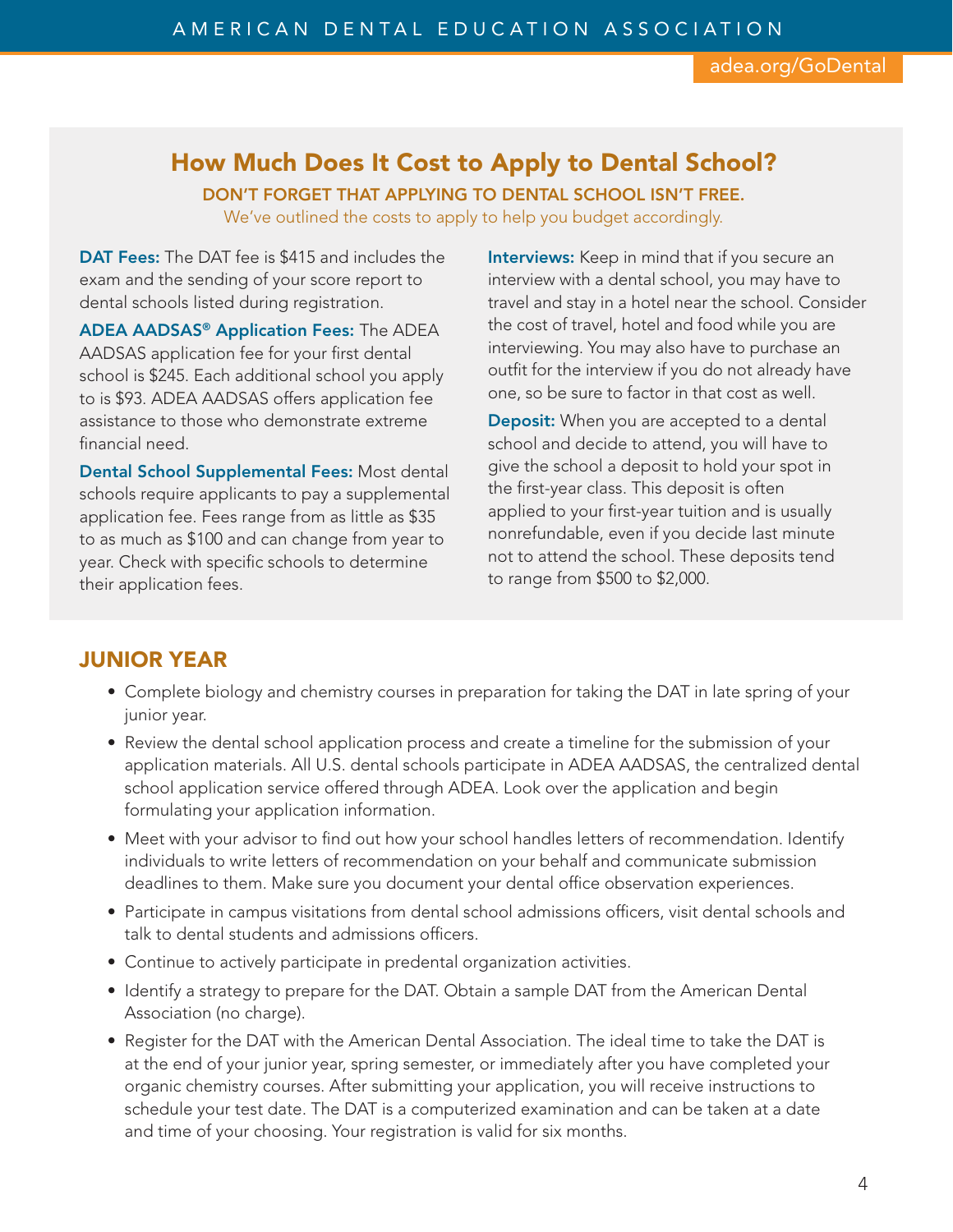# **adea Godental offers many resources for students considering dental school.**

**Visit our website at adea.org/Godental. You can also check us out on Facebook, instagram, Twitter and YouTube.**

#### **JUNIOR YEAR—SUMMER**

- Submit your ADEA AADSAS application, indicating the dental schools to which you want your application materials sent. The ADEA AADSAS application cycle generally opens on or around June 1. An early application significantly enhances your chances of having your application reviewed early. Don't procrastinate and let application deadlines sneak up on you!
- If possible, work, volunteer or participate in a summer predental program at a dental school.

#### **SENIOR YEAR**

- Complete advanced science courses. Although most schools only require a year of biology, most dental students will tell you that additional courses, particularly in the biological sciences, prepare you better for the fast-paced dental school curriculum.
- Finish up all course requirements for your degree.
- Prepare to go on interviews. Participate in mock interviews offered by your predental organization or career center.
- Dental schools typically begin making offers of admission after December 1. Depending on the date of an offer of admission, you will have a specific response time. Most (but not all) schools require a deposit to reserve a space in the class at the time you accept the offer of admission.
- Once you receive an offer of admission, initiate the financial aid application process to the dental school you choose to attend. Don't procrastinate! Many financial aid awards are based on the date of application. Work with your dental school's financial aid office to stay on top of the application process.

#### **SENIOR YEAR—SUMMER**

- Prepare for your enrollment in dental school. This could mean participating in a pre-freshman experience, working and earning a few more dollars before starting school, or traveling and relaxing. Have fun!
- Brush up on your reading. Once you are in a dental program, the amount of reading that you will do will be different from what you have done as an undergraduate student. Try reading more books, magazines, newspapers, etc. Anything that will help you work on reading speed and comprehension will help you prepare for dental school.
- Keep working on your hand skills. Continue to play an instrument, participate in sports, knit, or whatever other activities you enjoy that will keep your hand skills sharp.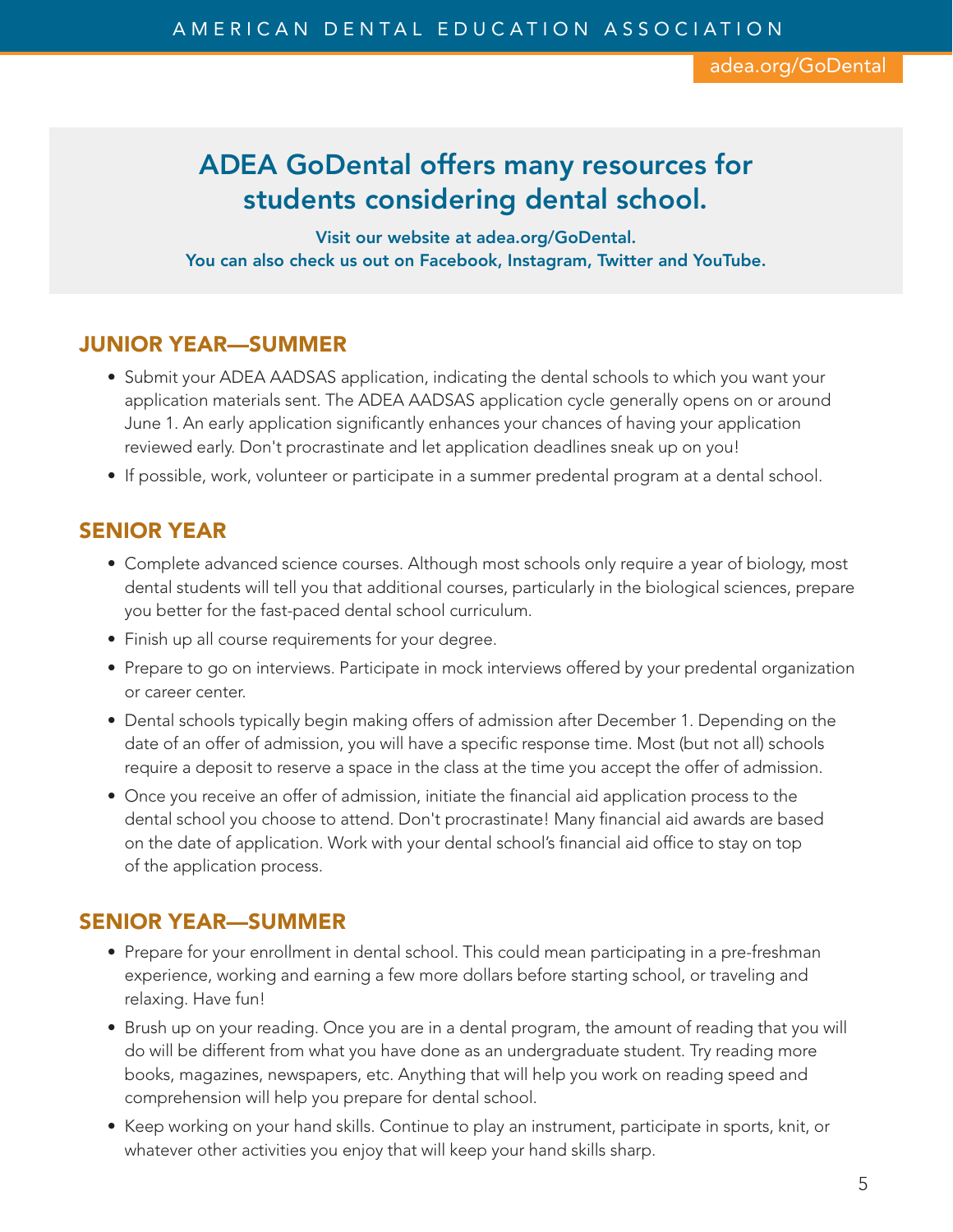

# **Now About the DAT …**

**all u.s. dental schools require applicants to take the dental admission Test (daT). The daT is designed to measure general academic ability, comprehension of scientific information and perceptual ability. here are the daT basics.**

## **The DAT is …**

- In English.
- Multiple choice.
- Computer based.
- \$415 each time you take it.
- Given most days of the year.
- Required by all U.S. dental schools.
- Half-day-long test: over four hours in length.
- Taken at specified testing centers throughout the country and administered by the American Dental Association (ADA).

## **What are the sections of the DAT?**

- Natural sciences (biology, general chemistry and organic chemistry).
- Perceptual ability (two- and threedimensional problem solving).
- Reading comprehension (dental and basic sciences).
- Quantitative reasoning (mathematical problems in algebra, numerical calculations, conversions, etc.).

## **When should you take the test?**

- Once you have completed your prerequisites in biology, general chemistry and organic chemistry.
- It is recommended that you take the test at least one year before you want to go to dental school. Most students who take the DAT do so after their third year of college.

## **How do you prepare for the test?**

- Review the content and outline of the exam itself.
- Study the key principles you learned in biology and chemistry.
- Take practice tests to gauge your abilities before the exam and try to improve each time you take one.
- Check out all of the DAT information on the ADA website, such as the DAT Candidates Guide and online tutorial.

## **What are the rules and regulations?**

- You can only take the test once every 90 days.
- You can only take the test three times unless you get special permission from the ADA.

## **How do you sign up to take the test?**

- Visit the ADA website to submit an application to take the DAT (nonrefundable fee is associated).
- You will be asked to create a DENTPIN, your Dental Personal Identifier Number, before you can complete the application to register for the DAT. This number will be used throughout the dental school application process and for any other testing conducted by the ADA.
- Receive your eligibility letter from the ADA. Once you have received the eligibility letter, you can schedule an appointment to take the test with Prometric testing. You should schedule the test 60-90 days in advance of the day you would like to test.
- If you require special testing accommodations, visit the Special Accommodations section of the Prometric website.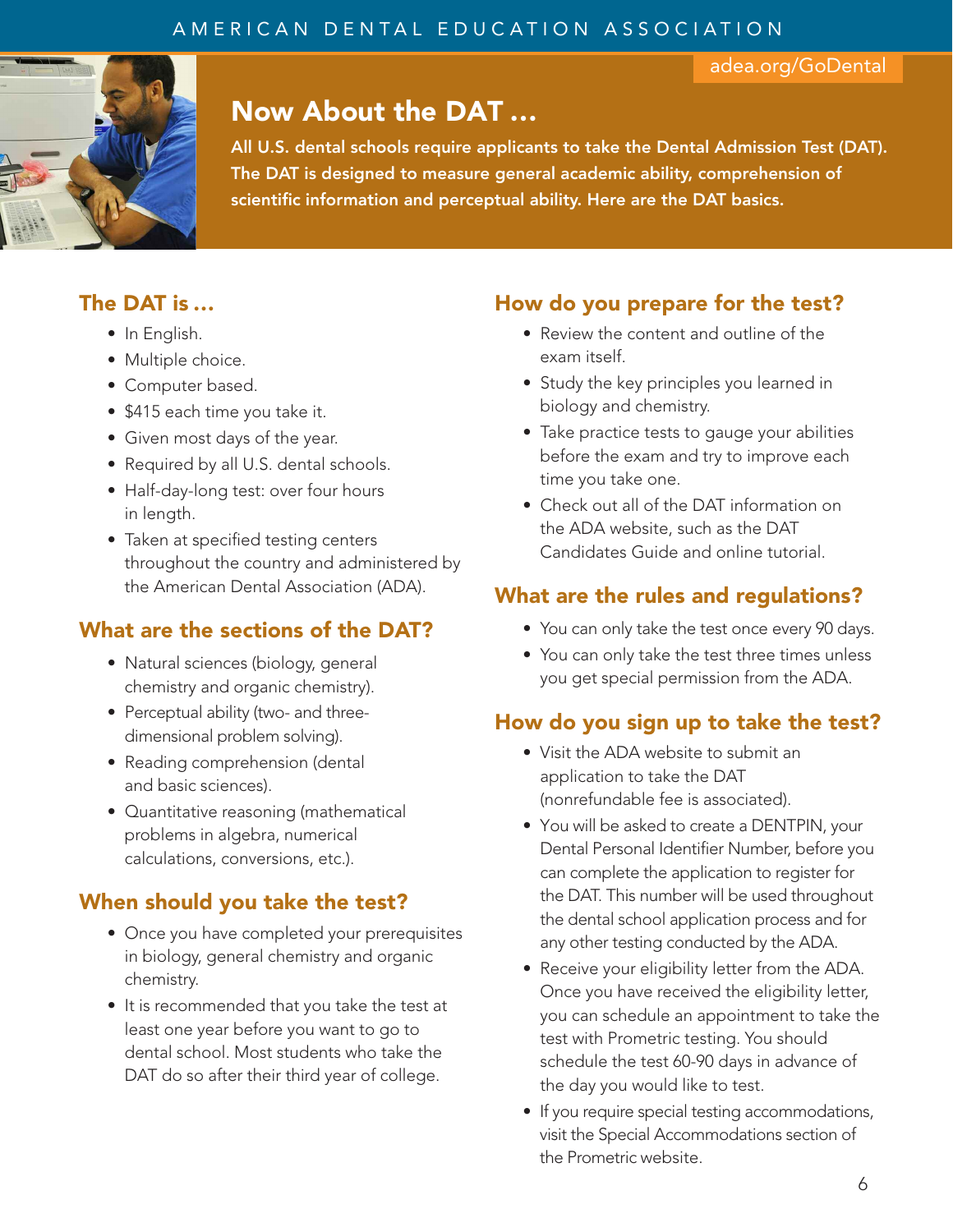

# **Congratulations!**

**after months of working hard on your applications and the daT, you've finally gotten a well-deserved invitation to interview at a dental school.**

# **What Happens During the Interviews, and How Do You Prepare?**

**Now you have a few weeks to arrange your travel and housing, not to mention a short trip to a store to select your interview attire.**

**Just as you have spent a lot of time preparing for the DAT by understanding the test format and timing, you need to also take some time to know how the interviews work.**

## **Will the interviewers review your file before your interview?**

Many schools will encourage their interviewers to conduct "open-file" interviews. This means that the interviewer (usually a faculty member) will have a chance to look over your ADEA AADSAS and supplemental application materials prior to meeting with you. This way, the interviewer can gain insight into what you bring to the table through your conversations and explore elements of your application in greater depth. Some schools will exclude any transcript or DAT scores when distributing your file so that an interviewer will avoid fixating on grades during the interview.

Other schools will conduct "closed-file" interviews. In this format, the interviewers interview each candidate without looking at the applicant's file. Because the interviewer is blind to your application, the conversation is expected to be more organic and exploratory.

Sometimes, an interviewer will have access to your file but will prefer to review it after interviewing you. This method allows the interviewer to interact with you without seeing any prior information. Technically such interviews are considered "open-file" even though the conversation is conducted "closed-file."

#### **Who are the interviewers?**

Interviewers at most dental schools are faculty who are taking their time to participate in the admissions process. Some schools select students or alumni who may be involved either formally with interview evaluations or informally to field general questions about their school. Admissions, student affairs and financial aid staff also occasionally interview applicants.

#### **What is the structure of the interview?**

Each admissions office determines how many candidates are scheduled for a specific interview day, so the structure of the interview may depend on how many interviewers are scheduled to meet with the candidates. Traditionally, interviews are conducted with one interviewer questioning one candidate for as brief as 15 minutes to as long as one hour. Sometimes interviews are conducted with a panel of two or three interviewers for each candidate for 30 minutes up to one hour. Panel interviews may also mix "open" and "closed" file formats, as one panel interviewer may have access to your file while the other is blind to your file.

More recently, interview formats have been created to allow interviewers to assess more group dynamics in an interview. As a result, group interviews, in which an interviewer asks questions to three or more candidates, are becoming more common. Sometimes there is a second interviewer who can help facilitate the discussion. These group interviews can last between 20 minutes and one hour.